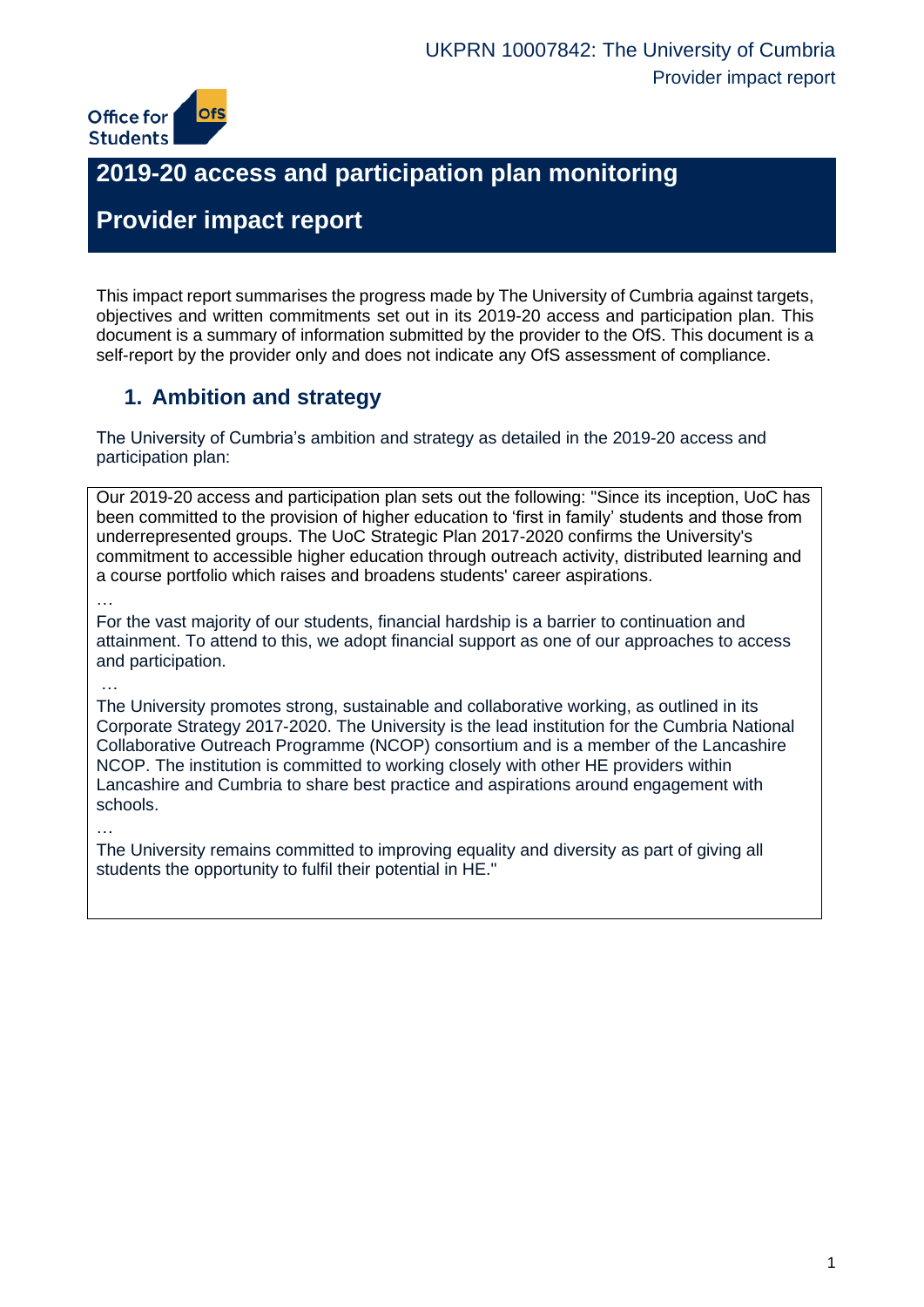### **2. Self-assessment of targets**

The tables that follow provide a self-assessment by The University of Cumbria of progress against the targets approved in its 2019-20 access and participation plan.

Please note the tables contain only a summary of target milestones approved in 2019-20 access and participation plans. Full information can be found in Table 8a – statistical targets and milestones and Table 8b – **Other milestones and targets** of The University of Cumbria's 2019-20 [access and participation plan.](https://www.officeforstudents.org.uk/advice-and-guidance/the-register/search-for-access-and-participation-plans/#/AccessPlans/)

Any optional commentary provided against the targets is given in [Annex B.](#page-12-0)

#### <span id="page-1-0"></span>**Statistical targets and milestones**

| Reference<br><b>Number</b><br>(lifecycle)<br>stage) | <b>Description</b>                                                             | <b>Baseline</b><br>year | <b>Baseline data</b> | 2018-19 milestone | 2019-20 milestone | <b>Units of</b><br>target | <b>Comparison</b><br>year | <b>Actual</b><br>performance<br>in comparison<br>year | <b>Target self-</b><br>assessment |
|-----------------------------------------------------|--------------------------------------------------------------------------------|-------------------------|----------------------|-------------------|-------------------|---------------------------|---------------------------|-------------------------------------------------------|-----------------------------------|
| T16a_01<br>(Access)                                 | Young, full time UG entrants from<br><b>NS-SEC 4-7</b>                         | 2011-12                 | 41.3%                | N/A               | N/A               | Percentage                | 2019-20                   |                                                       | <b>Expected</b><br>progress       |
| T16a_02<br>(Access)                                 | Young, full time UG entrants from<br><b>LPN</b>                                | 2013-14                 | 20.5%                | 22%               | 22.5%             | Percentage                | 2019-20                   | 18.6                                                  | Limited<br>progress               |
| $\overline{116a}$ _03<br>(Student<br>success)       | Young full-time First degree<br>entrants from LPN no longer in HE              | 2013-14                 | 10%                  | 8.4%              | 8%                | Percentage                | 2018-19                   | 12.1                                                  | Limited<br>progress               |
| T16a_04<br>(Access)                                 | Mature, full-time UG entrants from<br><b>LPN</b>                               | 2013-14                 | 14.6%                | 15.4%             | 15.6%             | Percentage                | 2019-20                   | 10.9                                                  | No progress                       |
| T16a_05<br>(Access)                                 | Full -time students (PG and UG)<br>from BME groups (known)                     | 2013-14                 | 9.02%                | 9.6%              | 9.6%              | Percentage                | 2019-20                   | 20.4                                                  | Expected<br>progress              |
| T16a_06<br>(Access)                                 | FT undergraduate applications<br>from BME groups (known)                       | 2013-14                 | 10.7%                | 10.8%             | 10.8%             | Percentage                | 2019-20                   | 25.5                                                  | <b>Expected</b><br>progress       |
| T16a_07<br>(Other/Multiple<br>stages)               | FT undergraduates who have been<br>looked after                                | 2013-14                 | 0.0054%              | 0.008%            | 0.009%            | Percentage                | 2019-20                   | 1.1                                                   | <b>Expected</b><br>progress       |
| T16a_08<br>(Other/Multiple<br>stages)               | Young male FT UG students from<br>LPN POLAR quintiles 1 & 2                    | 2013-14                 | 32.25%               | 34.5%             | 35%               | Percentage                | 2019-20                   | 37.4                                                  | Expected<br>progress              |
| T <sub>16a_09</sub><br>(Student<br>success)         | Retention target: PT first degree<br>entrants under aged 30 no longer<br>in HE | 2013-14                 | 13.9%                | 12.8%             | 12.5%             | Percentage                | 2017-18                   | 25.3                                                  | Limited<br>progress               |
| T16a_10<br>(Other/Multiple<br>stages)               | FT undergraduate students with a<br>known disability                           | 2013-14                 | 11.66%               | 12%               |                   | 12% Percentage            | 2019-20                   | 20.8                                                  | Expected<br>progress              |
| T16a_11<br>(Access)                                 | Young full time UG entrants from<br><b>State Schools or Colleges</b>           | 2013-14                 | 98.10%               | 98.10%            |                   | 98.10% Percentage         | 2019-20                   | 98.1                                                  | <b>Expected</b><br>progress       |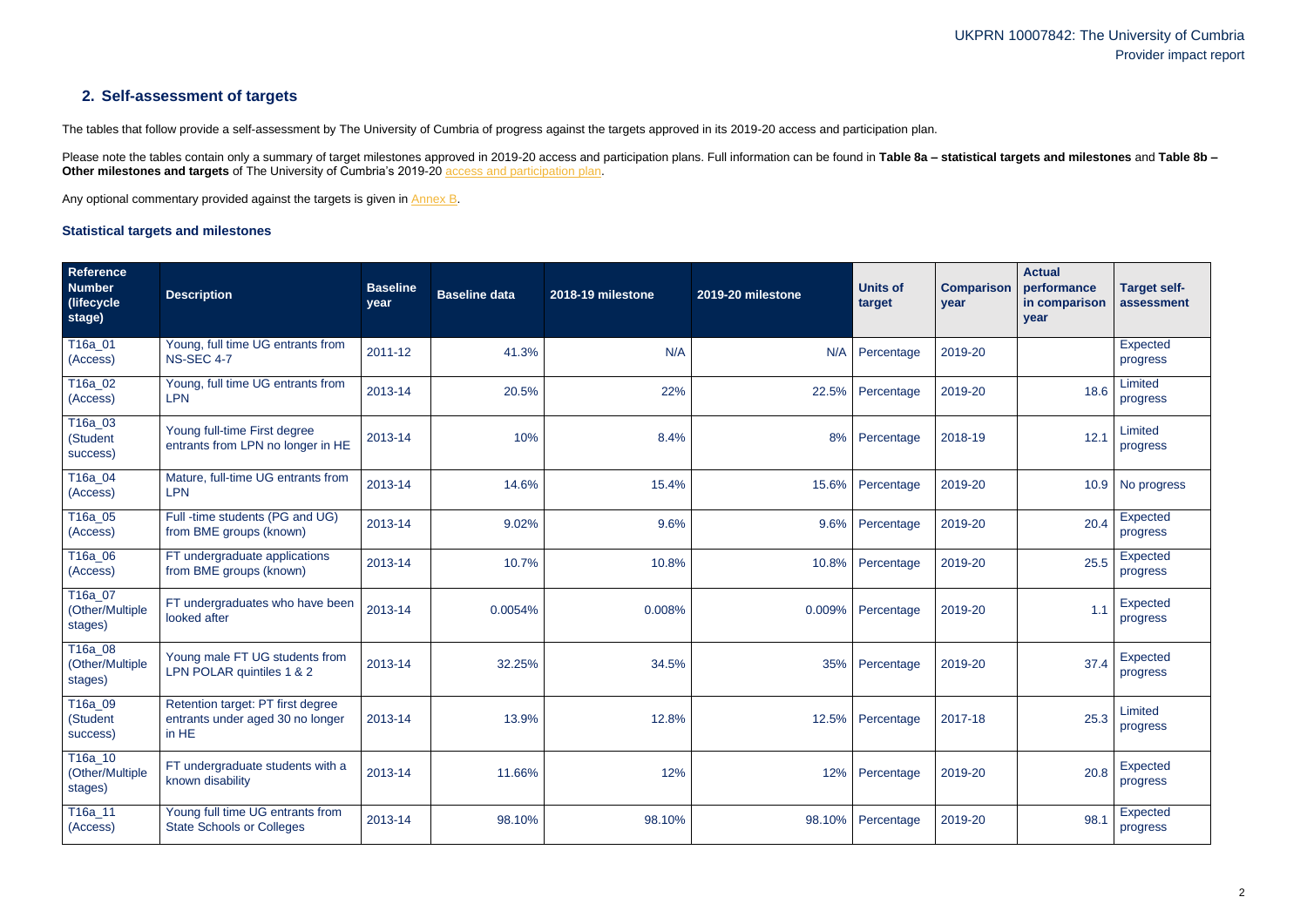## PRN 10007842: The University of Cumbria Provider impact report Expected progress Expected progress

| × |  |
|---|--|

| T16a_12<br>(Multiple)      | FT undergraduate students with a<br>known disability (in receipt of DSA                | 2017-18 | 8.0%  | 8.1% | 8.2% Percentage  | 2019-20 | 8.3  |
|----------------------------|----------------------------------------------------------------------------------------|---------|-------|------|------------------|---------|------|
| $T16a_13$<br>(Progression) | % of FT BME students who are<br>employed/in further study as per<br>DELHE data (HEIDI) | 2014-15 | 88.7% | 92%  | 92.5% Percentage | 2016-17 | 95.8 |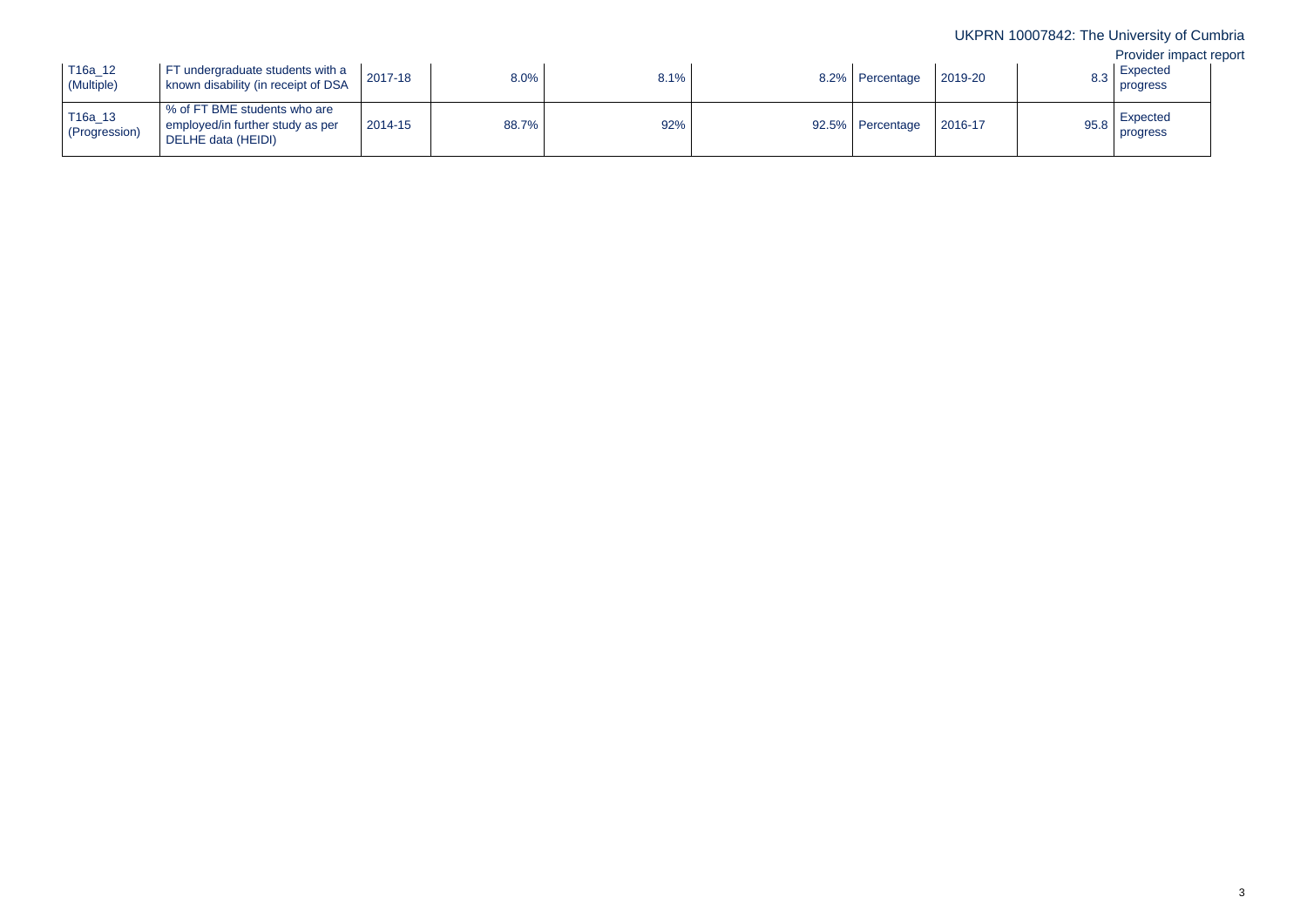## **Other milestones and targets**

| <b>Reference</b><br><b>Number</b><br>(lifecycle<br>stage) | <b>Description</b>                                                                      | <b>Baseline</b><br>year | <b>Baseline data</b>        | 2018-19 milestone | 2019-20 milestone | <b>Units of</b><br>target              | <b>Comparison</b><br>year | <b>Actual</b><br>performance<br>in comparison<br>year | <b>Target self-</b><br>assessment |
|-----------------------------------------------------------|-----------------------------------------------------------------------------------------|-------------------------|-----------------------------|-------------------|-------------------|----------------------------------------|---------------------------|-------------------------------------------------------|-----------------------------------|
| T16b_01<br>(Access)                                       | Primary school activities                                                               | 2012-13                 | 220 participants            | 520 participants  | 540 participants  | Headcount                              | 2019-20                   | 1329                                                  | Expected<br>progress              |
| T16b_02<br>(Access)                                       | Targeted secondary school and<br>college visits                                         | 2012-13                 | 42 visits                   | 320 visits        | 340 visits        | Other                                  | 2019-20                   | 360                                                   | Expected<br>progress              |
| T16b_03<br>(Access)                                       | Generic campus visits                                                                   | 2012-13                 | 930 participants            | 2000 participants | 2050 participants | Headcount                              | 2019-20                   | 2197                                                  | Expected<br>progress              |
| T16b_04<br>(Access)                                       | Student mentoring scheme.<br>Access: Year 9                                             | 2013-14                 | 140 participants            | 200 participants  | 200 participants  | Headcount                              | 2019-20                   | 983                                                   | Expected<br>progress              |
| T16b_05<br>(Access)                                       | Summer schools. Access: Year 10                                                         | 2012-13                 | 84 participants             | 150 participants  | 160 participants  | Headcount                              | 2019-20                   | 1141                                                  | Expected<br>progress              |
| T16b_06<br>(Access)                                       | Summer schools. Access: Year 12                                                         | 2014-15                 | $\mathbf 0$                 | 90 participants   | 90 participants   | Other                                  | 2019-20                   | 240                                                   | Expected<br>progress              |
| T16b_07<br>(Access)                                       | Subject taster days. Access: Year<br>10 and Post-16                                     | 2012-13                 | 20 visits days              | N/A               | N/A               | N/A (see<br>description<br>commentary) | 2019-20                   |                                                       | <b>Expected</b><br>progress       |
| T16b_08<br>(Access)                                       | Schools taking part in sustained<br>package of activity                                 | 2014-15                 | $\mathbf 0$                 | N/A               | N/A               | N/A (see<br>description<br>commentary) | 2019-20                   |                                                       | Expected<br>progress              |
| T16b_09<br>(Access)                                       | Futures' Programmes - access to<br>professions                                          | 2014-15                 | $\overline{0}$              | 220 participants  | 240 participants  | Headcount                              | 2019-20                   | 258                                                   | <b>Expected</b><br>progress       |
| T16b_10<br>(Access)                                       | Collaborative aspiration raising<br>activities                                          | 2012-13                 | 2 interventions per<br>year | 4 interventions   | 4 interventions   | Other                                  | 2019-20                   | 6                                                     | <b>Expected</b><br>progress       |
| T16b_11<br>(Access)                                       | Interventions with part time/ mature<br>learners                                        | 2014-15                 | $\overline{0}$              | 2 interventions   | 3 interventions   | Other                                  | 2019-20                   |                                                       | <b>Expected</b><br>progress       |
| T16b_12<br>(Access)                                       | Interventions with young people in<br>care/ care leavers                                | 2014-15                 | $\overline{0}$              | 3 interventions   | 3 interventions   | Other                                  | 2019-20                   | 3                                                     | Expected<br>progress              |
| T16b_13<br>(Access)                                       | Interventions with young carers                                                         | 2014-15                 | $\overline{0}$              | 2 interventions   | 2 interventions   | Other                                  | 2019-20                   |                                                       | Expected<br>progress              |
| T16b_14<br>(Access)                                       | Interventions with disabled<br>students involving outreach and<br>student support teams | 2014-15                 | $\overline{0}$              | 1 intervention    | 1 intervention    | Other                                  | 2019-20                   |                                                       | <b>Expected</b><br>progress       |
| T16b_15<br>(Other/Multiple<br>stages)                     | Faculty based subject interventions<br>for access, retention and<br>progression         | 2012-13                 | 9 events                    | 8 events          | 8 events          | Other                                  | 2019-20                   | 8                                                     | Expected<br>progress              |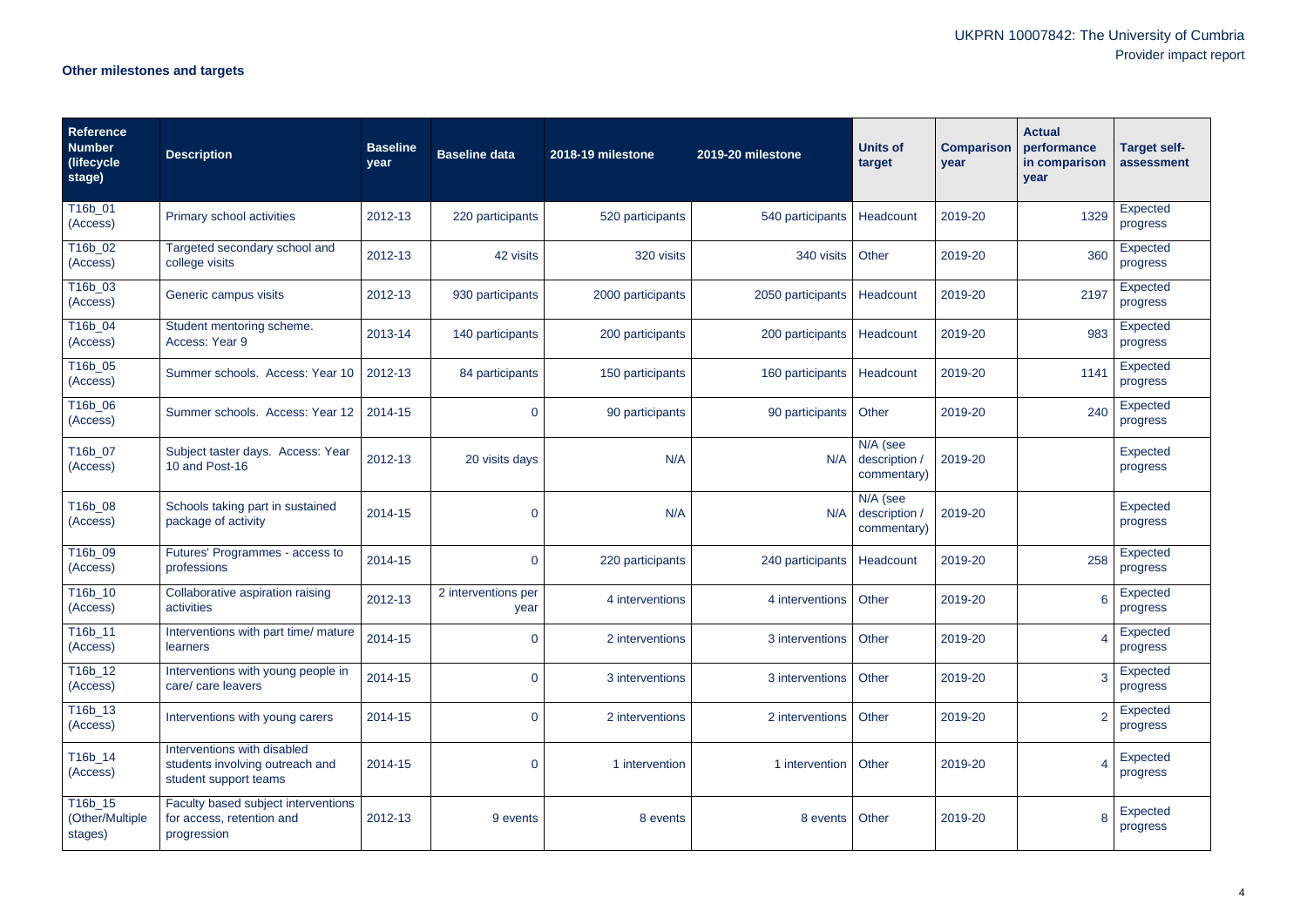|                                       |                                                                                                                                                          |         |                            |                          |                               |           |         |      | UKPRN 10007842: The University of Cumbria<br>Provider impact report |
|---------------------------------------|----------------------------------------------------------------------------------------------------------------------------------------------------------|---------|----------------------------|--------------------------|-------------------------------|-----------|---------|------|---------------------------------------------------------------------|
| T16b_16<br>(Other/Multiple<br>stages) | Deliver the Career Ahead award<br>both as a stand-alone award and<br>as part of some curriculum<br>programmes                                            | 2012/13 | 40 completions             | 250 completions          | 250 completions   Other       |           | 2019-20 | 325  | <b>Expected</b><br>progress                                         |
| T16b_17<br>(Other/Multiple<br>stages) | Engage effectively with employers<br>and increase students social<br>capital to enable them to secure<br>graduate level employment                       | 2012/13 | 25 employers / 5<br>events | 50 employers / 10 events | 60 employers / 10 events      | Other     | 2019-20 | 12   | Expected<br>progress                                                |
| T16b_18<br>(Other/Multiple<br>stages) | Work with the Student enterprise<br>coordinator to support student<br>businesses and promote a culture<br>of entrepreuneurship                           | 2012/13 | 3 events                   | 10 events                | 10 events Other               |           | 2019-20 | 11   | <b>Expected</b><br>progress                                         |
| T16b_19<br>(Student<br>success)       | Aspiration raising and retention<br>activities                                                                                                           | 2013/14 | 4 events                   | 10 events                | 12 events Other               |           | 2019-20 | 2    | Limited<br>progress                                                 |
| T16b_20<br>(Other/Multiple<br>stages) | Pre entry interventions - Head<br>Start/Head Start Plus/Preparing for<br>M Level Study and Career Ahead<br>summer events                                 | 2012/13 | 640 Participants           | 1200 participants        | 1200 participants   Headcount |           | 2019-20 | 1550 | <b>Expected</b><br>progress                                         |
| T16b_21<br>(Other/Multiple<br>stages) | Transition into HE interventions -<br>Peer mentoring schemes                                                                                             | 2012/14 | $\overline{0}$             | 750 participants         | 800 participants              | Headcount | 2019-20 | 805  | Limited<br>progress                                                 |
| T16b_22<br>(Student<br>success)       | On-programme retention<br>interventions - Help is at Hand<br>events, support for intercalation,<br>students in reassessment and Stay<br>Ahead activities | 2012/13 | 600 participants           | 850 participants         | 900 participants              | Headcount | 2019-20 | 1060 | Expected<br>progress                                                |
| T16b_23<br>(Student<br>success)       | Targeted transition and retention<br>activities - Care Leavers/ Young<br>Carers/Estranged students and<br><b>Mature Students</b>                         | 2012/14 | $\overline{0}$             | 30 participants          | 35 participants   Headcount   |           | 2019-20 | 40   | Expected<br>progress                                                |
| T16b_24<br>(Access)                   | Targeted activities for young white<br>disadvantaged males                                                                                               | 2017-18 | 1 intervention             | 2 interventions          | 2 interventions               | Other     | 2019-20 | 3    | Expected<br>progress                                                |
| T16b_25<br>(Access)                   | Raising attainment in our partner<br>schools                                                                                                             | 2017-18 | 0 interventions            | 1 intervention           | 2 interventions               | Headcount | 2019-20 | 2    | Expected<br>progress                                                |
| T16b_26<br>(Student<br>success)       | Workshops on managing study for<br>Level 4 students (ASD and MH)                                                                                         | 2017-18 | $\overline{0}$             | 12 participants          | 15 participants               | Headcount | 2019-20 | 15   | Expected<br>progress                                                |
| T16b_27<br>(Student<br>success)       | 1 to 1 sessions to promote<br>retention and higher achievment<br>levels in SpLD students                                                                 | 2017-18 | $\overline{0}$             | 10 participants          | 20 participants   Headcount   |           | 2019-20 | 182  | Expected<br>progress                                                |
| T16b_28<br>(Student<br>success)       | Mental health myth busting events<br>delivered with external<br>stakeholders                                                                             | 2017-18 | 4 events                   | 6 events                 | 10 events Other               |           | 2019-20 | 10   | <b>Expected</b><br>progress                                         |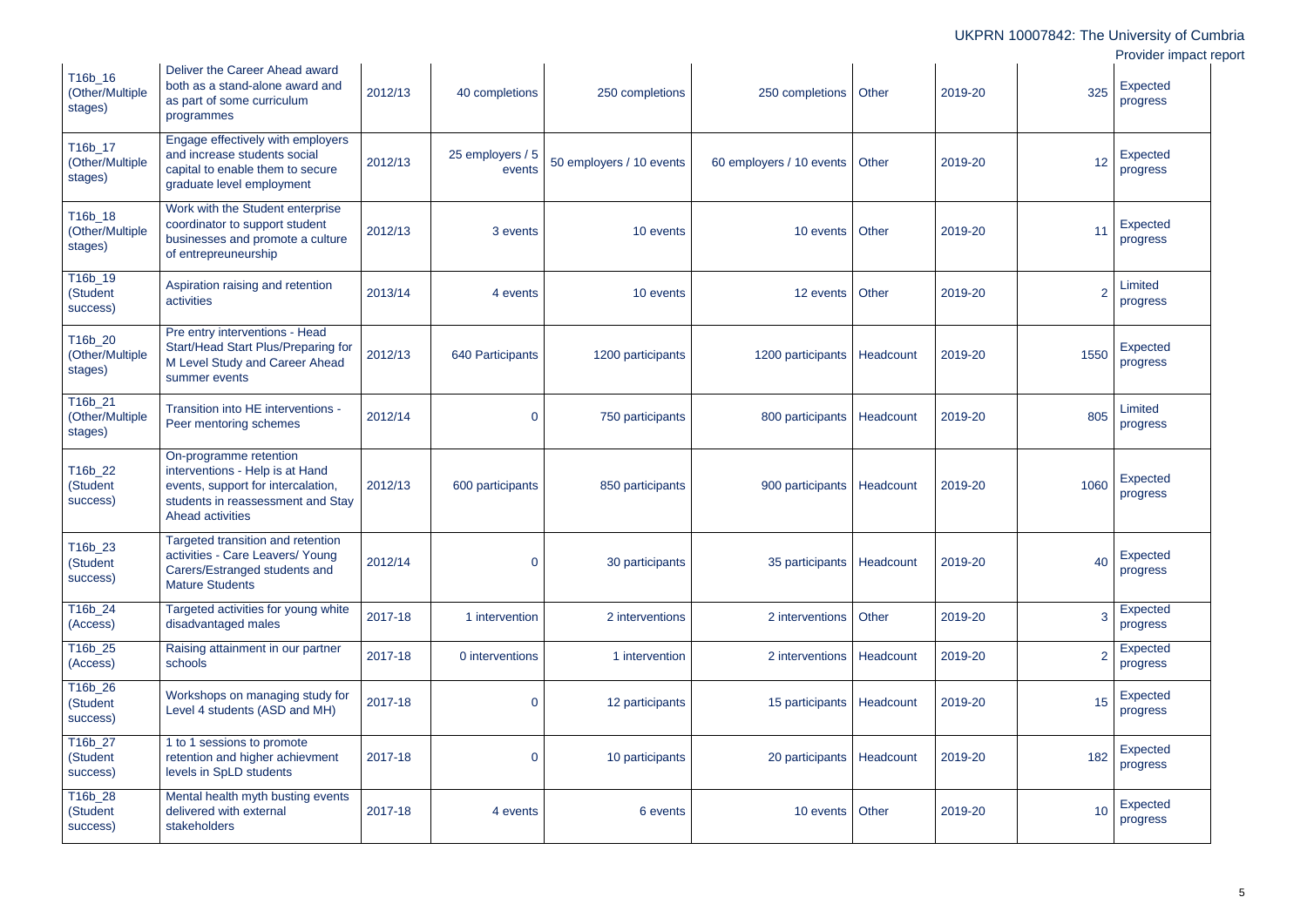| ×<br>۰. |
|---------|
|---------|

| T16b_29<br>(Success)  | <b>Enhanced Personal Tutor Support</b><br>- students from LPNs, with mental<br>health disability and/or care<br>leavers | 2018-19 | Assess baseline -<br>student feedback and<br>retention rates | Increase retention by 0.5%  | Percentage<br>points | 2019-20 |     | Expected<br>progress |
|-----------------------|-------------------------------------------------------------------------------------------------------------------------|---------|--------------------------------------------------------------|-----------------------------|----------------------|---------|-----|----------------------|
| T16b_30<br>(Multiple) | Peer Mentoring Scheme - students<br>from LPNs, with a declared<br>disability and from a BME<br>background               | 2017-18 | 50 participants                                              | 75 participants   Headcount |                      | 2019-20 | 271 | Expected<br>progress |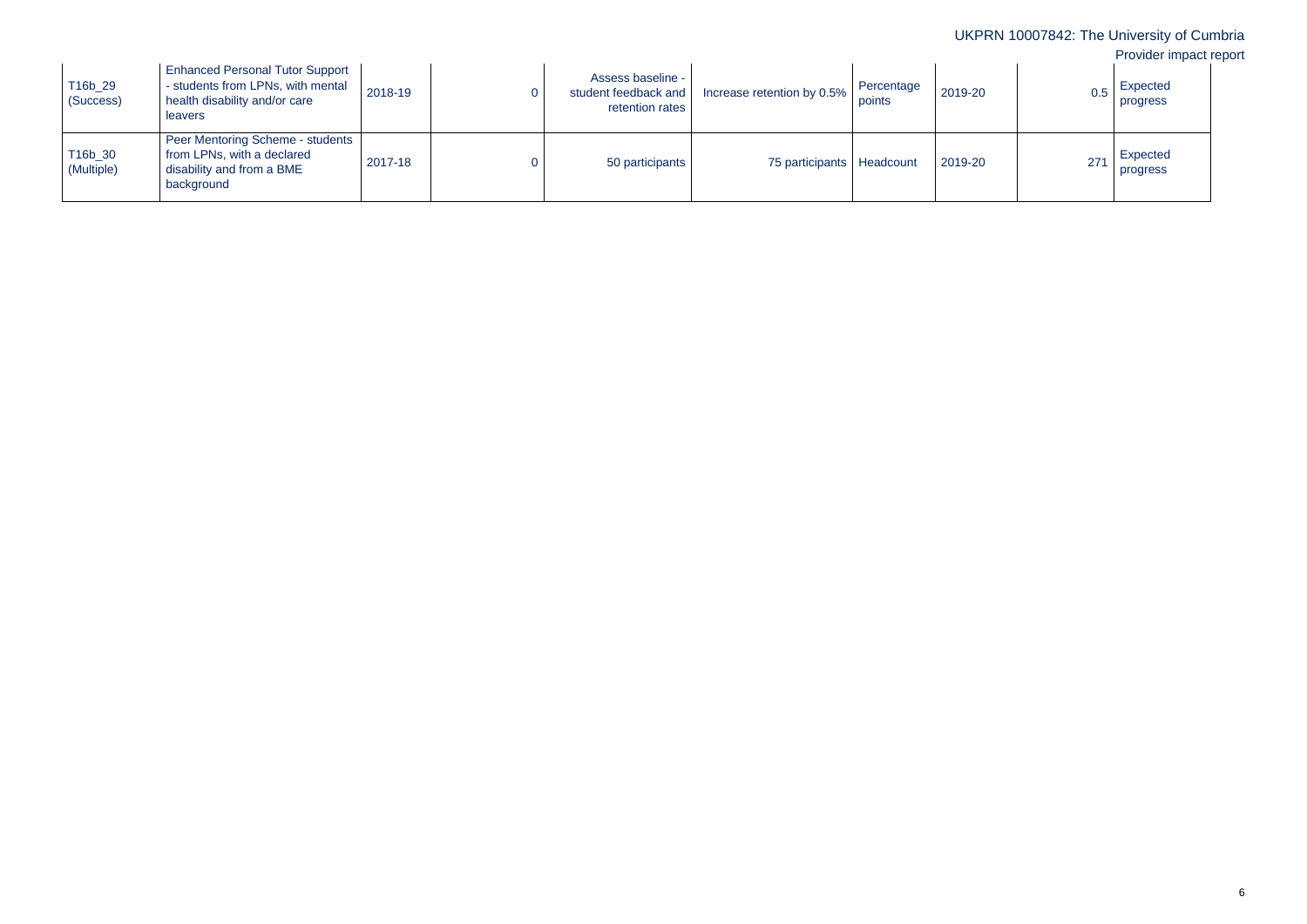#### **3. Investment commitments**

#### **3.1. Access and participation investment for the last audited year**

Please note that some differences in predicted vs actual spend may be due to reporting differences between academic and financial years.

| <b>Financial year</b>    | 2019-20             |                    |                  |  |  |  |
|--------------------------|---------------------|--------------------|------------------|--|--|--|
|                          | Predicted spend (£) | Actual spend $(E)$ | Difference (ppt) |  |  |  |
| <b>Access investment</b> | £491,821.28         | £496,000.00        | 1%               |  |  |  |
| <b>Financial Support</b> | £418,048.00         | £422,000.00        | 1%               |  |  |  |

### **4. Action plan**

Where progress was less than expected The University of Cumbria has made the following commitments to increase the rate of progress against their targets.

| <b>Reference</b><br><b>Number</b> | Steps that will be taken in the future to make expected progress against<br>target                                                                                                                                                                                                                                                                                                                                                                                                                                                                         |
|-----------------------------------|------------------------------------------------------------------------------------------------------------------------------------------------------------------------------------------------------------------------------------------------------------------------------------------------------------------------------------------------------------------------------------------------------------------------------------------------------------------------------------------------------------------------------------------------------------|
| T16a_02                           | We have a target in APP 2020-25 to increase access for Young Male students<br>from POLAR4 Q1 homes. This is a very important, and stretching, target for us,<br>requiring innovative approaches as well as more traditional outreach to schools<br>and colleges. Our campus development in Barrow, and the development of<br>degree-level apprenticeships, are two examples of the transformative work we<br>are undertaking to engage those from LPNs in Lancashire and Cumbria with HE.                                                                  |
| T16a_03                           | We have targets in APP 2020-25 to improve the rate of continuation for students<br>from IMD Q1 homes and for ABMO students, who are statistically more likely<br>than White students to be from IMD Q1 or POLAR4 Q1 homes. We are creating<br>new roles to support student engagement, working in close liaison with academic<br>Institutes and professional services, and investing in our processes and<br>infrastructure for proactive support of retention.                                                                                            |
| T16a_04                           | We will continue to develop and actively promote routes into Higher Education for<br>mature returners without formal qualifications or prior experience of HE. These<br>routes include employer-sponsored cohorts and Level 3 entry to many of our<br>Bachelors degrees. Development of provision in Barrow and through<br>apprenticeship routes will be of benefit to this very specific student population.<br>Our recruitment of Mature students is strong overall and we have not identified<br>any significant performance gaps in these populations. |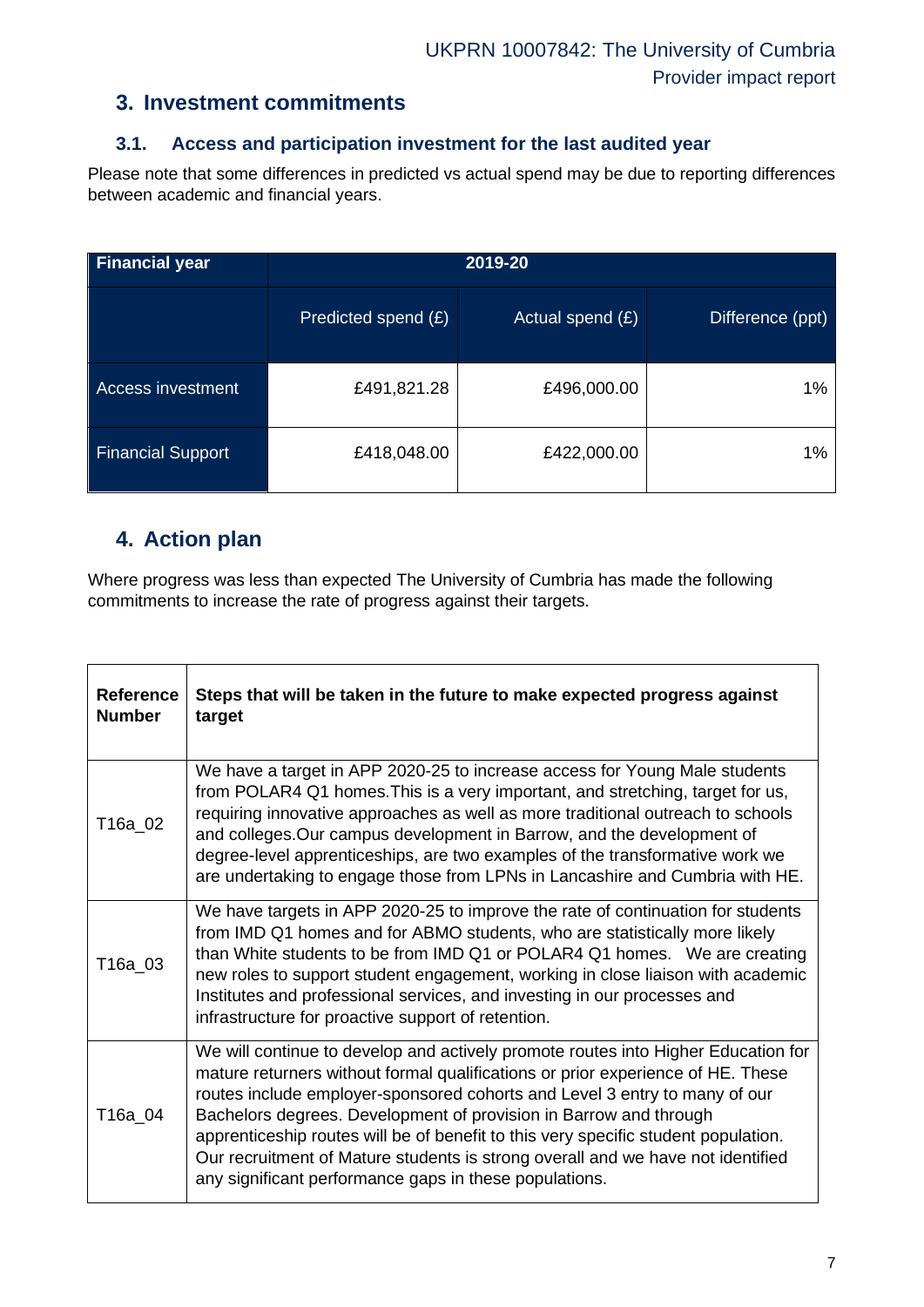# UKPRN 10007842: The University of Cumbria

## Provider impact report

| T16a 09 | This target was set before the Practice Development programmes started. We do<br>not believe there is a genuine issue for this demographic group, despite the<br>appearance of a very significant gap. We are committed to reviewing our Part<br>Time students' outcomes more generally to consider whether there is any<br>persistent differential to address. We are monitoring outcomes for the wider PT<br>student population, at all lifecycle stages, to identify possible new targets.                                                                                                    |
|---------|--------------------------------------------------------------------------------------------------------------------------------------------------------------------------------------------------------------------------------------------------------------------------------------------------------------------------------------------------------------------------------------------------------------------------------------------------------------------------------------------------------------------------------------------------------------------------------------------------|
| T16b_19 | We have a target in APP 2020-25 to improve the rate of continuation for students<br>from IMD Q1 homes; and a target to raise the rate of continuation for ABMO<br>students, who are statistically more likely than White students to be from IMD Q1<br>or POLAR4 Q1 homes. These targets will be pursued through the activity in that<br>plan, adjusted as required for the conditions of the Coronavirus pandemic. A<br>significant new resource is our creation of new roles to support student<br>engagement, working in close liaison with academic Institutes and professional<br>services. |
| T16b_21 | Alternative activity to replace peer mentoring continues with a focus on staff<br>facilitation during the pandemic. We intend to resume a full peer mentoring<br>scheme following a review of the existing model and when we have the option of<br>more on-campus engagement. While the full peer mentoring scheme is paused,<br>students in the target groups are mentored by relevant staff, and offered<br>engagement with online and virtual peer group sessions.                                                                                                                            |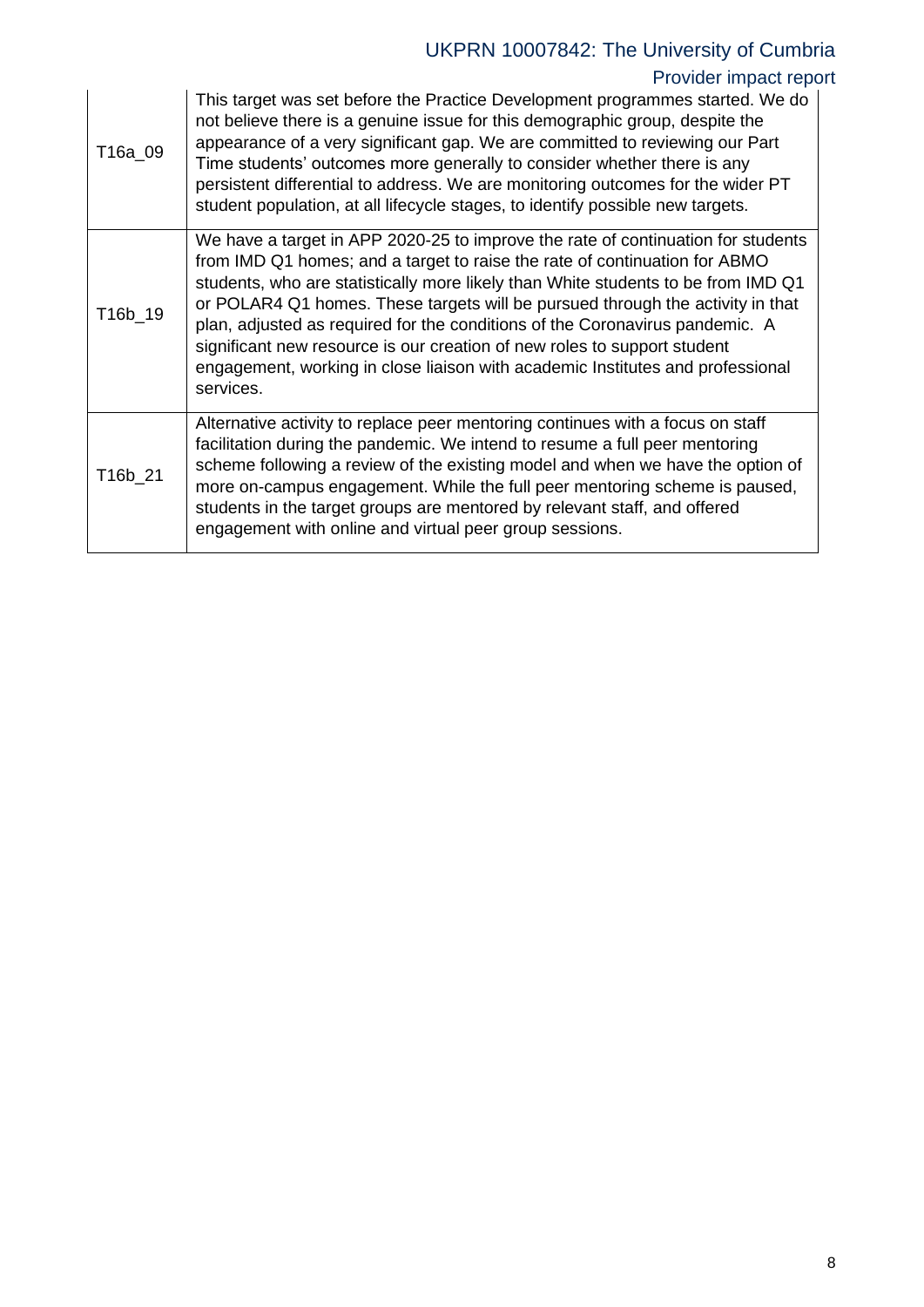## **5. Confirmation**

The University of Cumbria confirms that:

| Student engagement                                                                                                                                                                                                                                  |  |  |  |  |  |
|-----------------------------------------------------------------------------------------------------------------------------------------------------------------------------------------------------------------------------------------------------|--|--|--|--|--|
| Have you worked with your students to help them complete the access and participation plan<br>monitoring student submission?                                                                                                                        |  |  |  |  |  |
| Yes                                                                                                                                                                                                                                                 |  |  |  |  |  |
| Have you engaged with your student body in the design, evaluation, and monitoring of the plan?                                                                                                                                                      |  |  |  |  |  |
| Yes                                                                                                                                                                                                                                                 |  |  |  |  |  |
| Verification and sign off                                                                                                                                                                                                                           |  |  |  |  |  |
| The University of Cumbria has confirmed that the information included in this impact report is<br>accurate, that it has been compiled in line with OfS guidance, and that it is being submitted on<br>behalf of the governing body of the provider. |  |  |  |  |  |
| Yes                                                                                                                                                                                                                                                 |  |  |  |  |  |
| Accountable officer sign off                                                                                                                                                                                                                        |  |  |  |  |  |
| Name<br><b>Professor Julie Mennell</b>                                                                                                                                                                                                              |  |  |  |  |  |
| <b>Vice Chancellor</b><br>Position                                                                                                                                                                                                                  |  |  |  |  |  |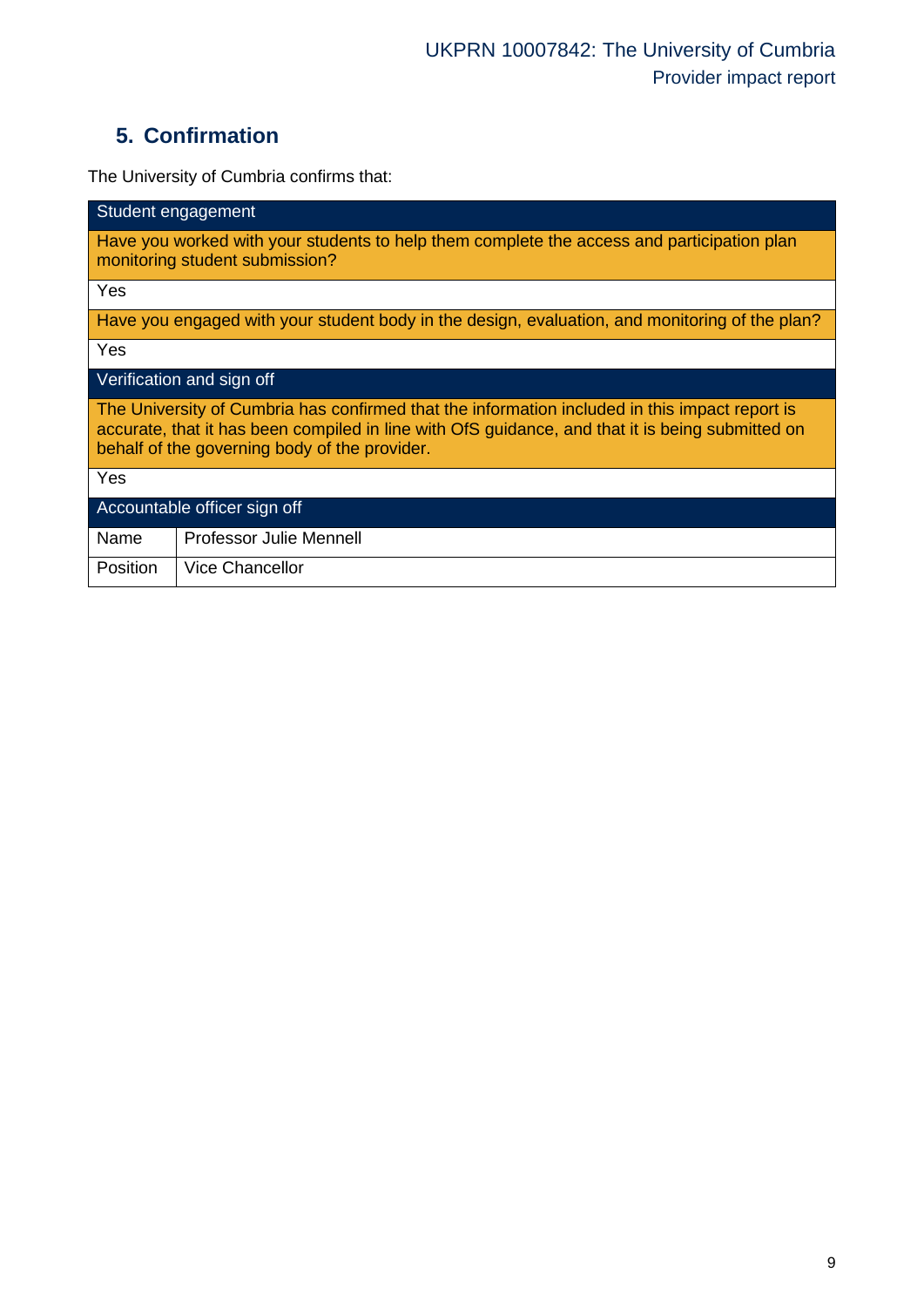#### **Annex A: Commentary on progress against targets**

The University of Cumbria's commentary where progress against targets was less than expected.

#### **Target reference number: T16a\_02**

How have you met the commitments in your plan related to this target?

Yes. We committed significant resource to outreach work with a wide range of relevant groups in pursuit of this target. Recruitment for this group is largely drawn from the Northwest of England and the low population size, coupled with the decline in the numbers of 18-20 year olds in the population, present specific challenges. Work to raise aspirations with school pupils before they reach Year 10 has been an important factor in enabling more of these young people to stay at school and gain Level 2 and 3 qualifications.

Have you taken any additional steps other than that detailed in the plan to reach the selected milestone?

In addition to our original plans, we ran a number of additional events focussed on employment - the biggest of which was the Blue Light event - inviting school pupils from our target areas to visit campus and experience University-level study for specific careers. For the target groups, this aims to demonstate in a very tangible way the opportunities that succeeding at school and coming to University can open up.

#### **Target reference number: T16a\_03**

How have you met the commitments in your plan related to this target?

Yes. Enhanced Personal Tutoring, the Cumbria Bursary package, and improved access to relevant data to support staff teams in promoting engagement were all in place, as well as our full package of academic and pastoral support and the Skills@Cumbria service (providing study and academic skills development).

Have you taken any additional steps other than that detailed in the plan to reach the selected milestone?

From March 2020, extra financial support was available on a means-tested basis; we also made additional IT resource available for those unable to afford their own computer, or living with limited network access, to support them to continue studying 100% online during lockdown. We have enhanced our practice in follow-up support for students at risk of academic failure, including personal phone calls and emails from advisers to all students undertaking reassessment or deferred assessment over the summer months.

#### **Target reference number: T16a\_04**

How have you met the commitments in your plan related to this target?

Yes, through our targeted promotion of portfolio designed to appeal to mature students (returners to education and career changers). We ran the planned campaigns and events dedicated to mature applicants, including taster events and open evenings. The population for this target is very specific, requiring three characteristics: to be Mature and from LPNs and to have no prior experience of HE.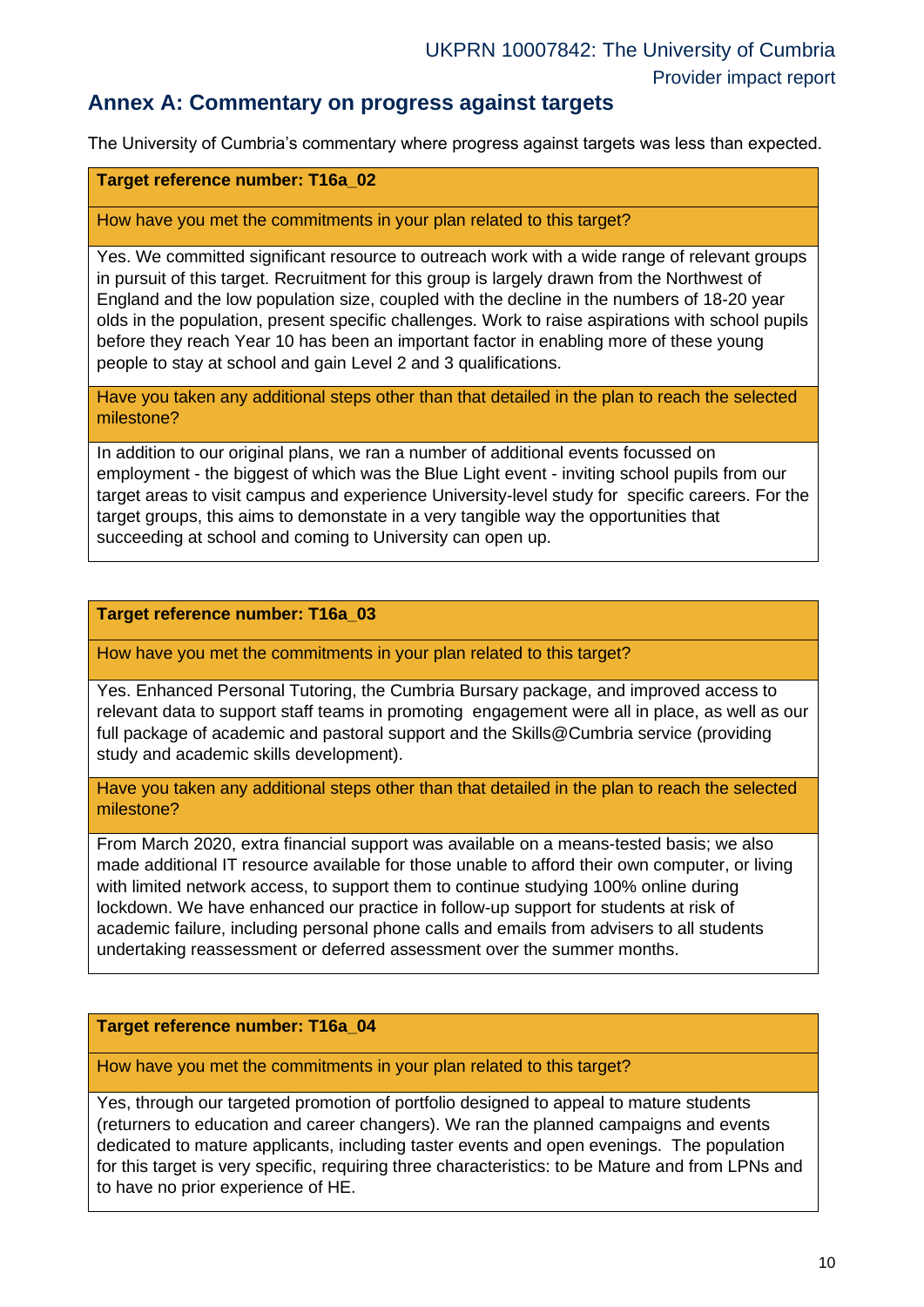#### Provider impact report

Have you taken any additional steps other than that detailed in the plan to reach the selected milestone?

Our additional activity in this area is focussed on the development of highly vocational, often employer- or industry-led courses including those offered as apprenticeships. The development of portfolio has been a significant factor in our increasing success in attracting mature students. Our Level 3 entry to many UG programmes creates an opportunity to access degree-level study for those without any prior experience of HE and also those with no, or few, formal Level 3 qualifications.

**Target reference number: T16a\_09**

How have you met the commitments in your plan related to this target?

Yes. All the embedded mechanisms for support of Part-time students were in effect, moving to fully online delivery from March 2020.

Have you taken any additional steps other than that detailed in the plan to reach the selected milestone?

We have not taken any additional action specific to this student group. This is a small population and most of these students are on our Practice Development Framework programmes designed for students who are working, mostly full time in the NHS or other healthcare settings, and sponsored by their employers. Due to the need to juggle work and study, these programmes allow greater flexibility for students to take time out – often a whole year or more – to meet workforce deployment needs. This includes the flexibility for employers to pause students' study pending a need for professional development in a particular field. This leads students to take planned and permitted breaks in study on a pattern that is not typical for most other first-degree students.

#### **Target reference number: T16b\_19**

How have you met the commitments in your plan related to this target?

We met our commitments largely through one-to-one support with a limited number of events as student feedback has shown that the relevant student population is more willing to engage individually than collectively. Our approach has therefore developed to focus on individual models of support rather than events for multiple students. We ran two events and further oncampus support was available up to the March 2020 lockdown. The individual student package includes support to access academic skills and pastoral services, as targeted retention support for students from low-income backgrounds and those with intersections of disadvantage (such as Estranged students).

Have you taken any additional steps other than that detailed in the plan to reach the selected milestone?

As additional measures during lockdown, activities were reshaped to be offered individually through phone, email and video calls, to respond to students' needs and prioritising additional input from staff for those with intersections of low income and additional underrepresented characteristics.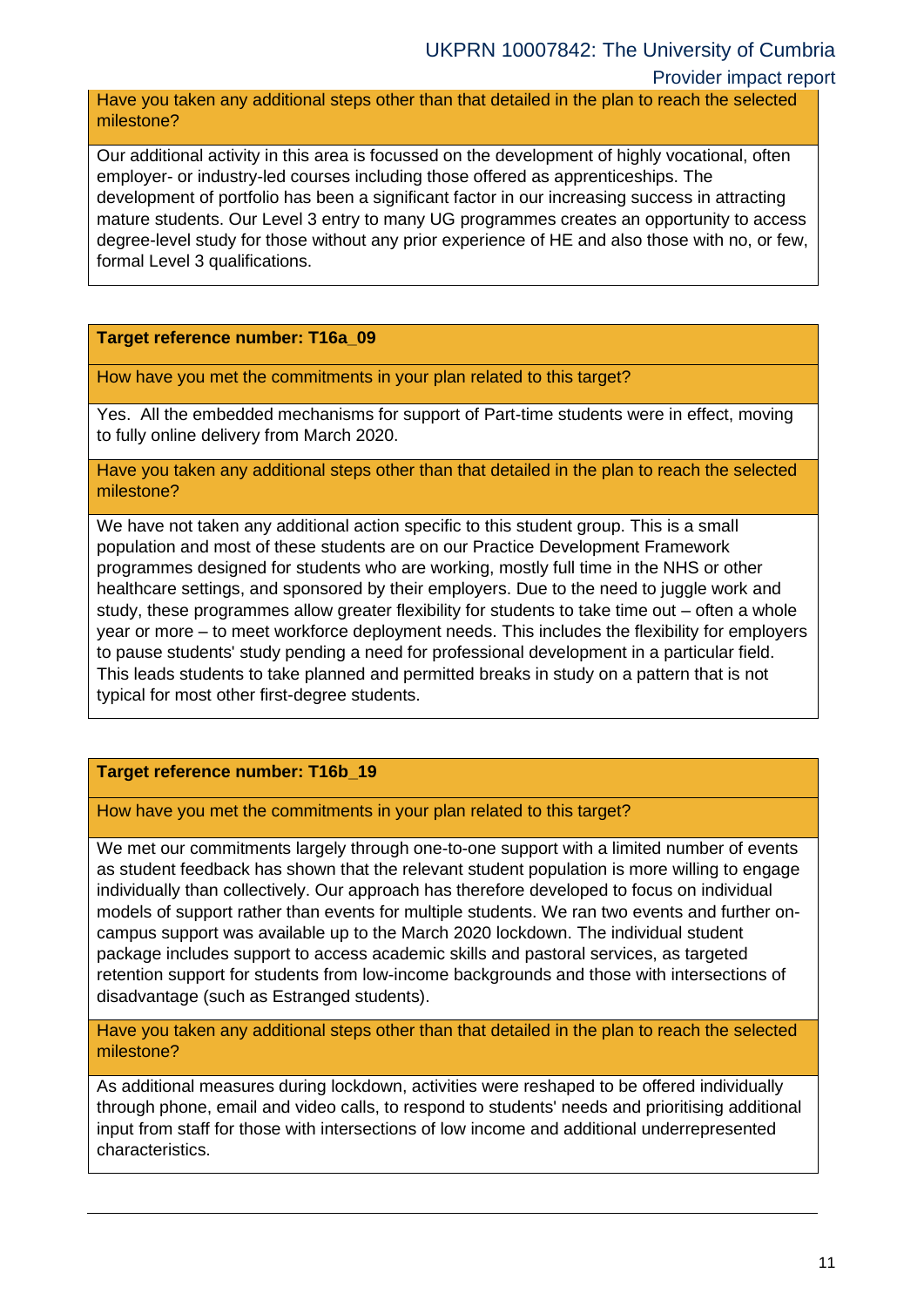#### **Target reference number: T16b\_21**

How have you met the commitments in your plan related to this target?

We met our commitments for these students through equivalent activity in the 2019/20 year. We chose to scale down our Peer mentoring scheme for the main student population, in order to conduct a review of the model (we have found the model depended on an unsustainable level of engagement from students volunteering as mentors). In all cases the target groups received equivalent alternative interventions.

Have you taken any additional steps other than that detailed in the plan to reach the selected milestone?

This target has been pursued through alternative activities which seek to harness the benefits of peer-to-peer support, while eliminating the need to rely on a large number of volunteer peer mentors. We ran the Get Ahead peer-group programme to support transition for students in the priority groups. Peer-to-peer support was delivered through the "Help is at Hand" interventions by trained student assistants throughout the year. Support for transition was offered through networked student groups (led by staff and with a focus on students supporting each other) throughout the year.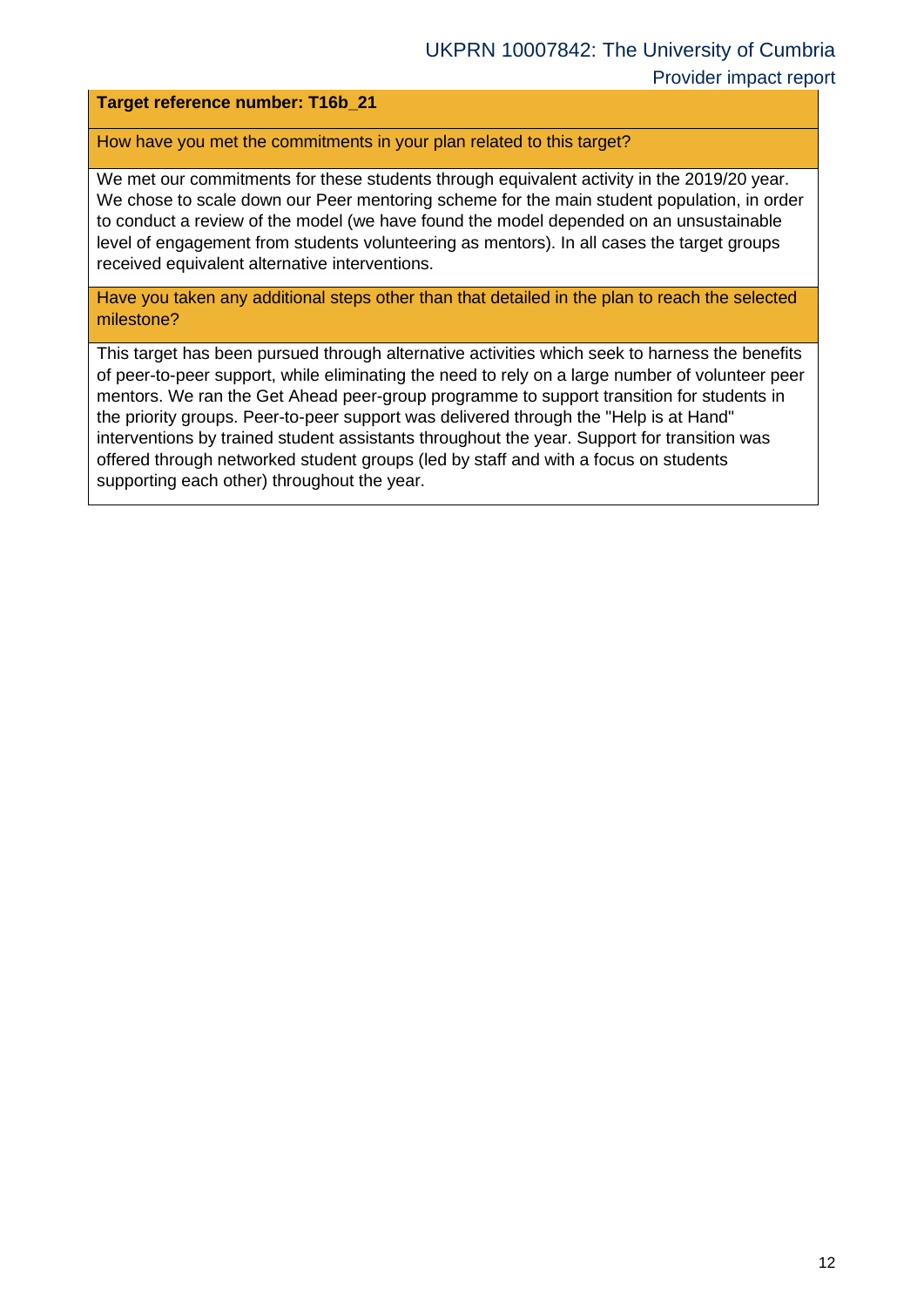## **Annex B: Optional commentary on targets**

The University of Cumbria's commentary on any of the targets listed in [Section 2.](#page-1-0)

<span id="page-12-0"></span>

| <b>Reference</b><br><b>Number</b> | <b>Optional commentary</b>                                                                                                                                                                                                                                                                                                                                     |
|-----------------------------------|----------------------------------------------------------------------------------------------------------------------------------------------------------------------------------------------------------------------------------------------------------------------------------------------------------------------------------------------------------------|
|                                   |                                                                                                                                                                                                                                                                                                                                                                |
| T16a 01                           | Target discontinued.                                                                                                                                                                                                                                                                                                                                           |
| T16a_02                           | While we acknowledge that progress on this measure has been below target,<br>2019/20 saw an increase of 1.4% from 2018/19. Data drawn from APP dataset.                                                                                                                                                                                                        |
| T16a_03                           | This is a relatively small population of 140 students, of whom 15 did not continue<br>in HE; we needed to retain a further 5 students to meet the target. Data drawn<br>from APP dataset.                                                                                                                                                                      |
| T16a_04                           | Data drawn from APP dataset.                                                                                                                                                                                                                                                                                                                                   |
| T16a_05                           | Data drawn from APP dataset.                                                                                                                                                                                                                                                                                                                                   |
| T16a_06                           | Data drawn from APP dataset.                                                                                                                                                                                                                                                                                                                                   |
| T16a_07                           | Internal data.                                                                                                                                                                                                                                                                                                                                                 |
| T16a_08                           | Data drawn from APP dataset.                                                                                                                                                                                                                                                                                                                                   |
| T16a_09                           | 26 of the 49 "non-continuers" in this metric were students in the Practice<br>Development Framework who remained current students but who were<br>legitimately inactive on their flexible programme during 2019/20. We are exploring<br>ways of representing the status of these students more accurately through HESA<br>coding. Data drawn from APP dataset. |
| T16a_10                           | Data drawn from APP dataset.                                                                                                                                                                                                                                                                                                                                   |
| T16a_11                           | Data drawn from APP dataset.                                                                                                                                                                                                                                                                                                                                   |
| T16a_12                           | Data drawn from APP dataset.                                                                                                                                                                                                                                                                                                                                   |
| T16a_13                           | Data from DLHE survey of 2016/17 graduates.                                                                                                                                                                                                                                                                                                                    |
| T16b_01                           |                                                                                                                                                                                                                                                                                                                                                                |
| T16b_02                           |                                                                                                                                                                                                                                                                                                                                                                |
| T16b_03                           |                                                                                                                                                                                                                                                                                                                                                                |
| T16b_04                           |                                                                                                                                                                                                                                                                                                                                                                |
| T16b_05                           |                                                                                                                                                                                                                                                                                                                                                                |
| T16b_06                           |                                                                                                                                                                                                                                                                                                                                                                |
| T16b_07                           | Target discontinued.                                                                                                                                                                                                                                                                                                                                           |
| T16b_08                           | Target discontinued.                                                                                                                                                                                                                                                                                                                                           |
| T16b_09                           |                                                                                                                                                                                                                                                                                                                                                                |